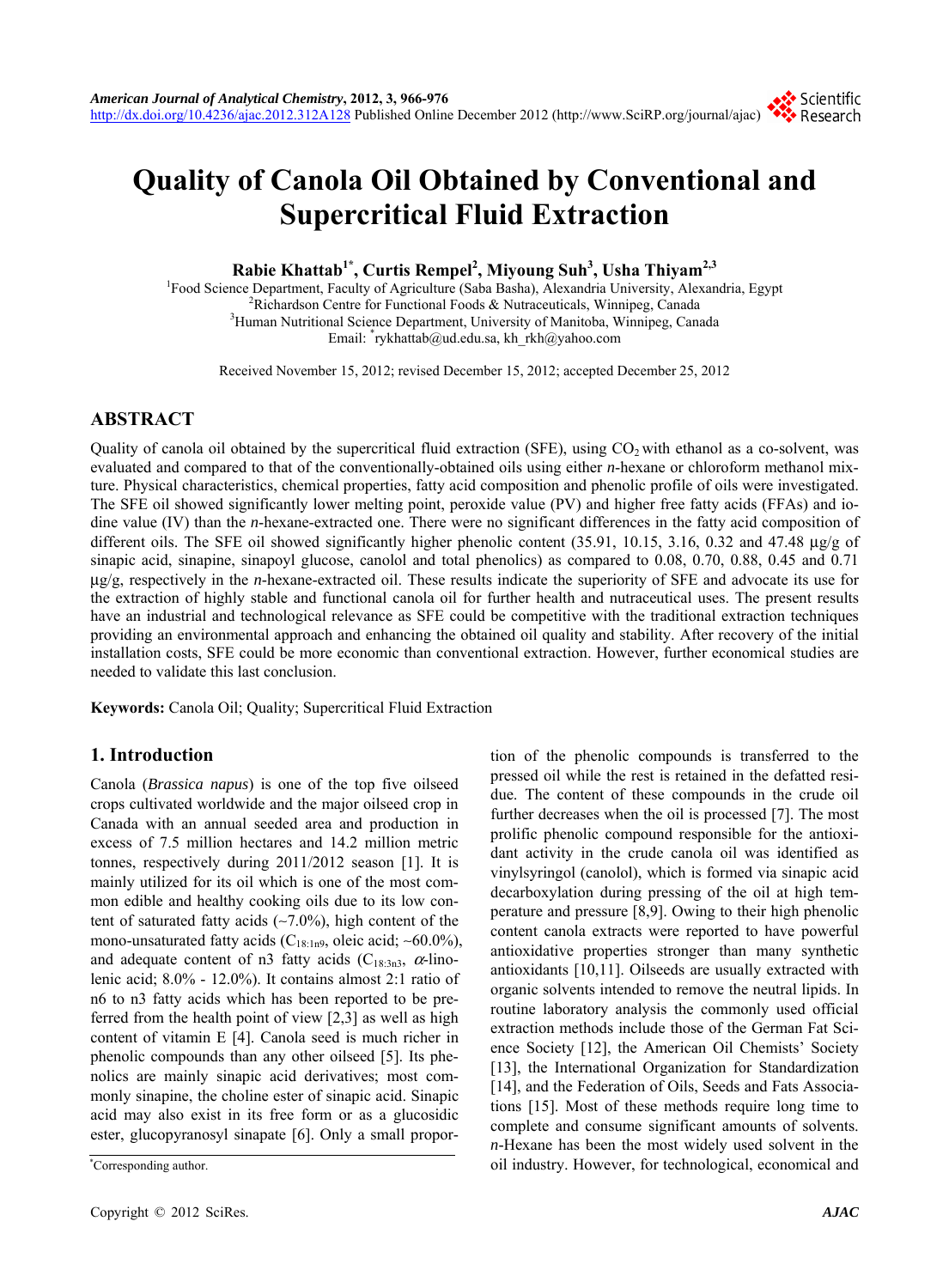environmental safety issues, the research is currently geared towards the development of alternative extraction procedures using environment-friendly technologies as well as other organic solvents [16,17]. Common gases, such as carbon dioxide  $(CO<sub>2</sub>)$ , in their supercritical state have properties and extraction capacities very similar to liquids [18]. Over the past two decades, supercritical fluid extraction (SFE) using  $CO<sub>2</sub>$  has been investigated as a possible replacement for *n*-hexane-based oil extraction [19-22] owing to its numerous advantages [23-25]. By using  $CO<sub>2</sub>$ , SFE could be utilized selectively to extract neutral lipids leaving the polar compounds like phenolics and phospholipids in the defatted meal. To retrieve those components, a polar co-solvent like ethanol can be added to the supercritical carbon dioxide [26]. Effect of SFE on oil yield [24,27], tocopherol content [28] and oxidative stability [29] was investigated. However, studies to compare the effect of different extraction techniques on canola oil composition and quality are rare.

Investigating the physical and chemical properties, fatty acid composition and phenolic profile as quality parameters to compare SFE oil with that obtained by other conventional techniques is needed for the appropriate assessment of the prospective of SFE of canola oil. The only relevant study was conducted by Jenab, Rezaei and Emam-Djomeh [29] who compared canola oils extracted by  $SC-CO<sub>2</sub>$  (340.0 bar and 40.0°C) and a commercial organic solvent (70% *n*-hexane) and reported that the SFE showed lower extraction yield and slightly higher poly-unsaturated fatty acids (PUFAs). Reports on the phenolic content of canola oil from the SFE are lacking.

Adding the pre-extracted phenolics back into the refined oil has been reported to enhance its oxidative stability [30,31] and is a known option for utilizing the natural antioxidants present in canola seed. The other worthy approach is to modify the extraction or refining processes to maximize the extraction and retention of those phenolics in the obtained oil. SFE could be a good practice to produce canola oil with enhanced composition and better quality. Based on the role of canola phenolics as antioxidants, increasing their content in the oil would produce value-added oil with an enhanced stability and longer shelf life. The aim of this work was to evaluate the quality of canola oil obtained by SFE (with ethanol as a co-solvent) as compared to the conventionally solvent-extracted one.

#### **2. Materials and Methods**

### **2.1. Materials**

Canola seeds were obtained from the Canadian Grain Commission (Winnipeg, MB, Canada) for the laboratory oil extraction. Two commercial canola oils were obtained from Viterra Associated Proteins (Ste. Agathe, MB, Canada) (expeller-pressed oil) and Bunge Canada (Oakville, ON, Canada) (solvent-extracted oil) for comparison.

Phenolic standards; sinapic, ferulic, caffeic, *t*-cinnamic, syringic, ρ-coumaric, salicylic, vanillic, gallic acid, kaempferol and syringaldehyde were purchased from Sigma Aldrich (St. Louis, MO, USA). Sinapinaldehyde was purchased from ChromaDex, Inc. (Irvine, CA, USA). Sinapine thiocyanate was purchased from EPL Bio Analytical Services (Niantic, IL, USA). Sinapoyl glucose was kindly donated by Dr. A. Baumert, IPB-Halle, Germany.

## **2.2. Experimental Procedures**

#### **2.2.1. Sample Preparation**

Canola seeds were cleaned manually to remove husks and foreign matter, homogenously ground using a coffee grinder, sieved through 60 mesh (250 µm) screen, and stored at 4˚C in polyethylene bags until used for the extraction.

# **2.2.2. Oil Extraction**

#### 2.2.2.1. Soxtec Extraction

Oil was extracted from the ground canola seeds using the Soxtec 2050 (Foss-Tecator, Foss North America, MN, USA) according to AOCS Am 2.93 [15] following the manufacturer's application guidelines. Samples (12 g each) were put in the thimbles which were then loaded in the Soxtec (unit temperature at 135˚C). The pre-dried aluminum cups were then inserted into the extraction unit and 80 mL of either *n*-hexane or chloroform/methanol  $(2:1; v/v)$  was added to each sample. The system was programmed to start as following: boiling (15 min), rinsing (60 min) and recovery (20 min). Samples were extracted in two cycles.

## 2.2.2.2. Folch Extraction

Oil was extracted from the ground seeds using the Folch method [32]. The ground seeds were homogenized with chloroform/methanol  $(2:1; v/v)$  to a final volume of 20 times the weight of the sample (1 g in 20 ml of solvent mixture). After dispersion, the whole mixture was agitated on the magnetic stirrer overnight at room temperature. The homogenate was filtrated using a folded filter paper to recover the liquid phase. The defatted residues were re-extracted another two times (2 hr each) and the extracts from the three extractions were combined.

## 2.2.2.3. Supercritical Fluid Extraction (SFE)

SFE was carried out in a lab scale unit (SFE 2000, Thar Technologies, Inc., Pittsburgh, PA) equipped with 1200 ml extraction vessel and a high pressure pump according to the procedure of Li, Wu, Rembel and Thiyam [33].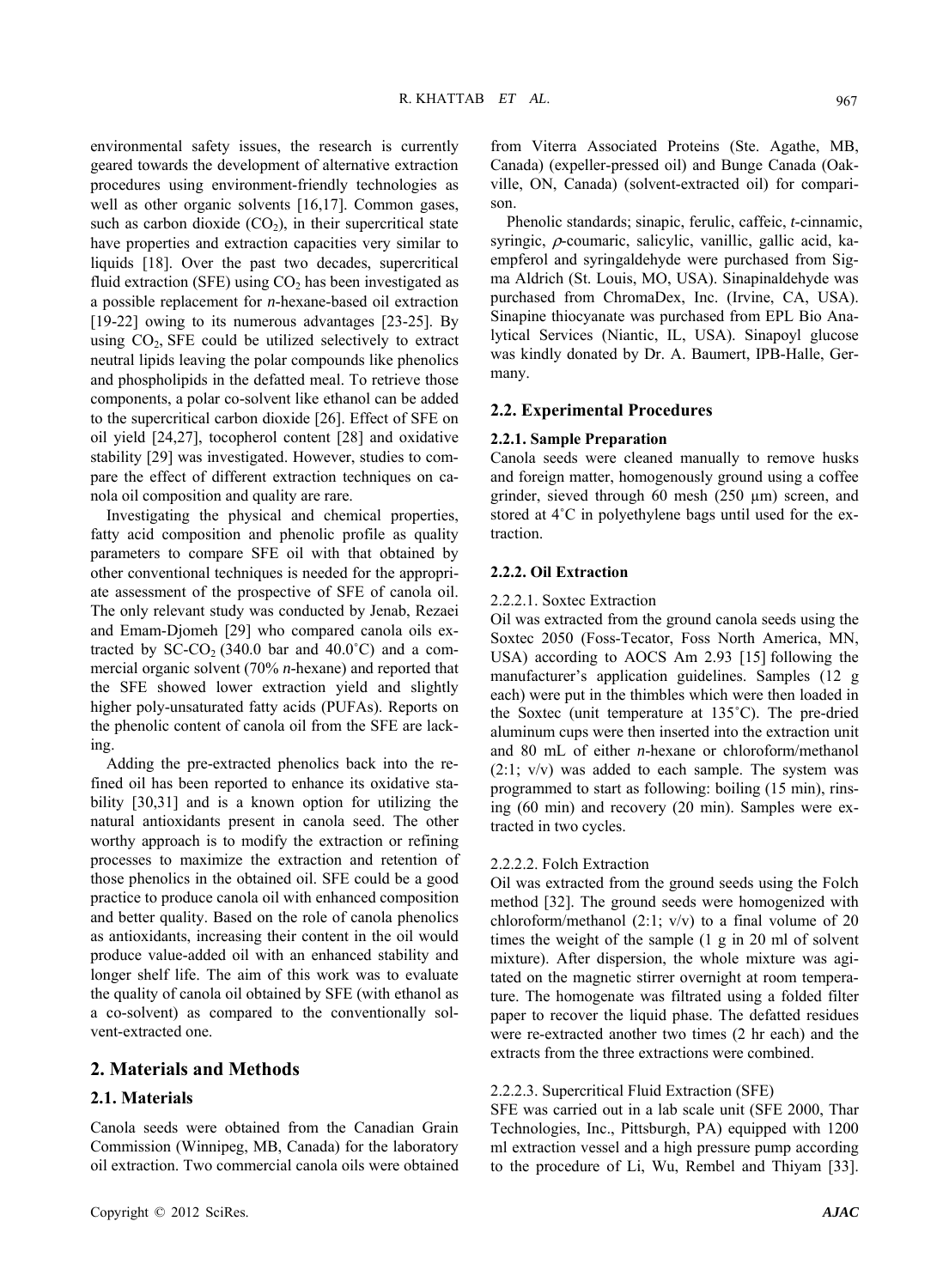The system was operated by passing supercritical  $CO<sub>2</sub>$ through a fixed bed of sample particles, precipitating liquid extract in cyclone separators and finally releasing  $CO<sub>2</sub>$  to the ambient surroundings. The pump was precooled to  $4.0^{\circ}$ C in order to deliver liquid  $CO<sub>2</sub>$  from a storage cylinder (Medigas Manitoba Ltd., Winnipeg, MB, Canada) to the extraction vessel efficiently. A total of 150 g of the ground canola seed was loaded into the extraction vessel in each run. Extraction temperature, pressure and  $CO<sub>2</sub>$  flow rate were set at  $50^{\circ}$ C, 40,000 kPa (400) bar) and 70 g/min, respectively. The co-solvent (food grade ethanol 95%; Commercial Alcohols, Brenntag Canada) was added by pouring a certain volume (500 ml representing 4.70% of the total weight of  $CO<sub>2</sub>$  used during the extraction) directly into the sample extraction vessel before each extraction process, and the extraction continued for 2 hr.

The oil/solvent mixture after each extraction process was evaporated under vacuum at ambient temperature  $(20^{\circ}C \pm 2^{\circ}C)$  in a rotary evaporator (BÜCHI Rotavapor R-205, BÜCHI Labortechnik AG, Postfach, Switzerland) to remove the solvent, and the resultant oil was weighed to calculate the oil content and then kept frozen until further analyses.

#### **2.2.3. Physicochemical Properties of the Oils**

Physicochemical properties of the obtained oils were investigated in terms of specific gravity (Method Cc 10a-25), melting point (Method Cc 1-25), free fatty acids (FFA%) (Method Ca 5a-40), peroxide value (PV) (Method Cd 8-53),  $\rho$ -anisidine value (Method Cd 18-90), and iodine value (IV) (Methods Cd 1d-92 and Cd 1c-85) according to the AOCS official methods [13]. The color of the oils was determined by either the Lovibond PFX 995 Tintometer (The Tintometer Limited, Amesbury, Salisbury, UK) with the 10.0 mm sample cell using the Lovibond RYBN color scale according to the AOCS (Method Cc 13b-45) [13] or by the spectrophotometric method [34] through measuring the absorption of the oil samples at 420 nm against water as blank using the DU 800 UV/ Visible Spectrophotometer (Beckman Coulter Inc., Mississauga, ON, Canada) and reporting the results as the color index (CI).

#### **2.2.4. Fatty Acid Composition**

Oil samples were saponified in 0.5 mol/L methanolic KOH. The fatty acids methyl esters (FAMEs) were prepared with 14% boron trifluoride in methanol [35]. FAMEs were analyzed by a GC-6890 Agilent gas chromatography system (Agilent Technologies Canada Inc., Mississauga, ON, Canada) equipped with a DB225-M/S capillary column (30.0 m  $\times$  0.25 mm i.d.; J&W Scientific, Folsom, CA) and a flame ionization detector (FID). The initial temperature was set at 70˚C and increased to 195˚C at the rate of 20˚C/min for 5.0 min followed by an

increase to 220˚C at 2˚C/min for 15.0 min, and then 240˚C at 20˚C/min for 5.0 min. Hydrogen was used as carrier gas. FAMEs were identified by comparison of retention times with fatty acid methyl ester standard (NuChek Prep 461; Elysian, MN, USA) and results were expressed as area percentages.

#### **2.2.5. Phenolic Profile of Canola Oil**

#### 2.2.5.1. Extraction of Phenolic Compounds

Extraction of phenolic compounds from the oil samples was carried out following the procedure of Koski *et al.* [7] with some modifications. Oil samples (2.5 g each) were mixed with 5 ml of *n*-hexane and 5 ml of 17.28 mol/L aqueous methanol followed by vortex for 2 min and centrifugation at 2236 xg for 10 min at 4˚C using the Sorvall RC6 200505A351 (Mandel, Ashville, NC, USA). The bottom layer (the methanol layer) was pipetted out using a glass pipette to a large test tube. The *n*-hexane residues were re-extracted the same way and the bottom layer was combined with the previous one in the same test tube and totally dried under nitrogen. The residues were redissolved in 2.5 ml of 17.28 mol/L aqueous methanol, shaken in ultrasound water bath for 1 min and then filtered through a 0.45 µm syringe filter.

# 2.2.5.2. Characterization of Phenolic Compounds Using HPLC-DAD

Analysis of phenolic compounds for the resultant filtrates was done by reversed-phase DAD-HPLC (Ultimate 3000; Dionex, Sunnyvale, CA, USA) equipped with on-line degasser, binary pump, auto sampler, column heater and diode array detector according to our procedure [36]. A gradient elution was performed using water/methanol (90:10; v/v) with 1.25% *o*-phosphoric acid as solvent A, and methanol (100%) with 0.1% *o-*phosphoric acid as solvent B using C18 column; Synergi 4 μ Fusion-RP 80 Å;  $150 \times 4.0$  mm 4 micron (Phenomenex, Canada) at 0, 7, 20, 25, 28, 31 and 40 min with 10, 20, 45, 70, 100, 100 and 10% of solvent B. Chromatograms were acquired at 275 and 330 nm and data were analyzed using the *Chromeleon* software (Version 6.8). Peaks were identified by comparing their relative retention times with those of the authentic standards. The major identified phenolics; sinapine thiocyanate, sinapoyl glucose, and sinapic acid were used in the preparation of the calibration curves by plotting the concentration of each compound against the area. Total phenolic content was estimated as sinapic acid equivalents (SAE) from the total area of all peaks including the unidentified ones based on sinapic acid calibration curve.

#### **2.3. Statistical Analysis**

The data presented are means of three replicates  $\pm$  stan-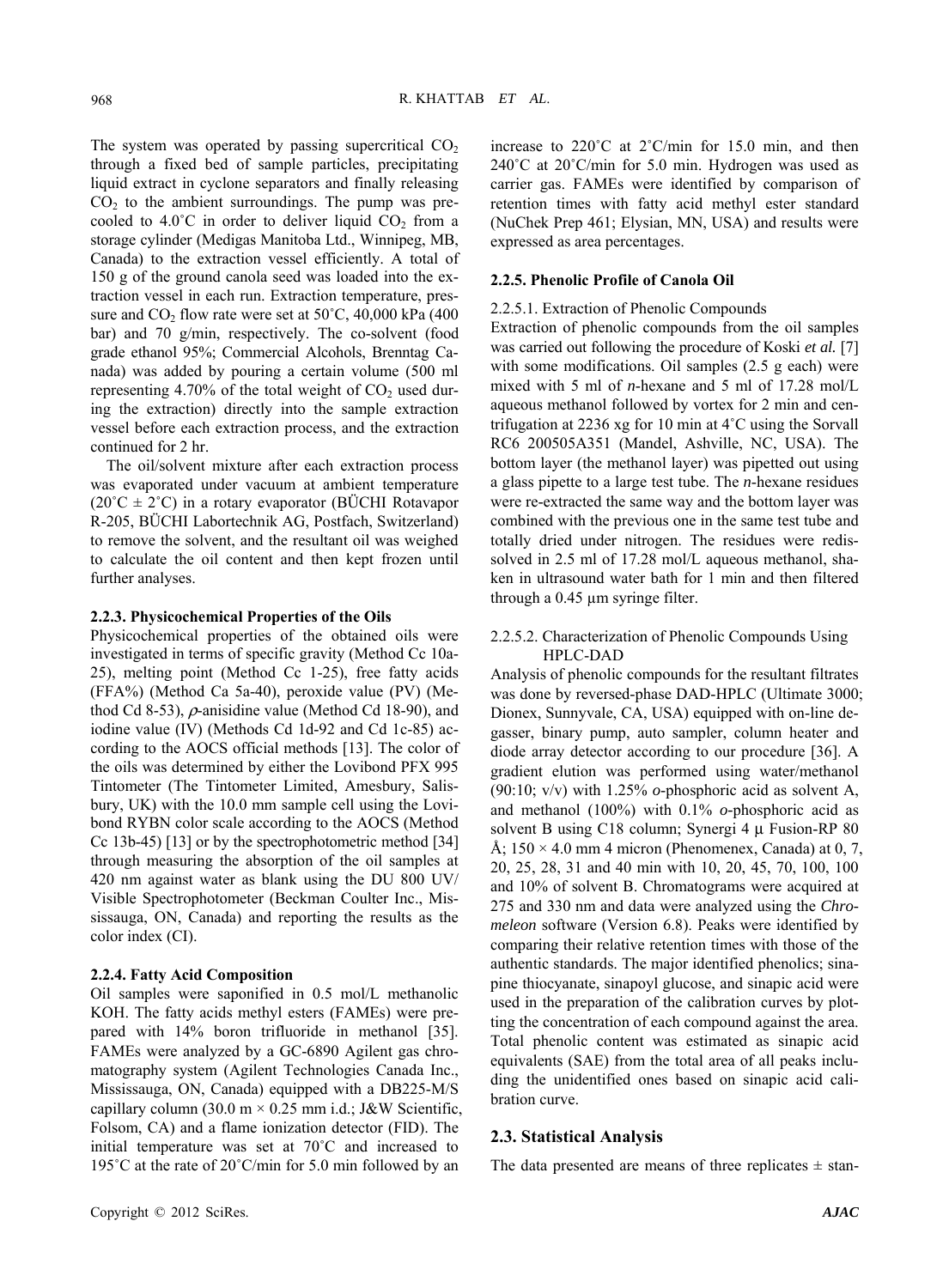dard deviation. Data were analyzed using one factor analysis of variance (ANOVA) and Tukey mean separation for multiple comparisons with the statistical analysis system (SAS) Program (SAS Institute, Carey, NC). Significance was accepted at  $p \le 0.05$ .

# **3. Results and Discussion**

# **3.1. Oil Yield from Different Extraction Techniques**

Many factors are known to affect the oil yield obtained from the SFE including pressure, temperature, moisture content of the raw material, particle size, flow rate, processing time, and use of co-solvent [37]. These parameters may work individually or cooperatively on the extraction efficiency. Furthermore, some of these factors may increase the oil yield but may not be optimum for the extraction of phenolics and other bioactive components. By controlling these factors, the extraction yield of canola oil ranged from 59.06% [29] to be very close to 100% [22] of that obtained by the solvent extraction. The oil content of canola seeds using different extraction methods is shown in **Table 1**. Extraction by Soxtec using a combination of chloroform and methanol revealed significantly higher oil yield. It is due to the use of a polar solvent which is able to extract the polar materials (such as phospholipids) is addition to the neutral triacylglycerols.

Despite using a polar co-solvent (ethanol), the SFE showed the lowest oil yield (81.46% of the *n*-hexane yield) leaving behind the highest oil content in the defatted substrate. The oil contents of the defatted residues were  $6.95 \pm 0.17$ ,  $2.25 \pm 0.12$ ,  $5.44 \pm 0.42$  and  $14.90 \pm 0.42$ 0.23 g/100g after Soxtec (*n*-hexane), Soxtec (Chl:MeOH), Folch and supercritical fluid extraction, respectively. During this work, we were more interested in the oil composition and quality than in the oil yield which could be significantly improved through applying certain combinations of the operating conditions mentioned above. Moreover, SFE can offer further advantages over the solvent extraction as the extracted oil may carry higher premiums with avoiding the refining losses and environmental and health concerns. In that view, it is sensible to investigate the effect of this environment-friendly technique on the quality of the produced canola oil.

# **3.2. Physicochemical Properties of Oils**

#### **3.2.1. Physical Characteristics**

The investigated physical characteristics of the obtained canola oils from different extraction methods as well as the commercial ones included specific gravity, melting point and color (**Table 2**). Specific gravity of the obtained oils ranged from 0.935 to 0.998 with no significant differences among different extraction techniques although the SFE oil showed slightly higher value. Generally, specific gravity of oils decreases with molecular weight, yet increases with unsaturation levels. Timms [38] reported that between 20˚C and 60˚C, density of vegetable oils changes by  $0.30 \text{ mg/cm}^3$  for each unit increase in saponification value,  $0.14 \text{ mg/cm}^3$  for each unit increase in iodine value,  $-0.68$  mg/cm<sup>3</sup> for each unit increase in temperature ( $^{\circ}$ C),  $-0.20$  mg/cm<sup>3</sup> for each 0.10% increase

**Table 1. Oil content of canola seeds using different extraction techniques.** 

|                      | Oil content $\lceil g/100g \rceil$ |  |  |  |
|----------------------|------------------------------------|--|--|--|
| Soxtec $(n$ -Hexane) | $41.26 \pm 0.16^b$                 |  |  |  |
| Soxtec (Chl:MeOH)    | $45.78 \pm 0.12^a$                 |  |  |  |
| Folch (Chl:MeOH)     | $42.82 \pm 0.40^b$                 |  |  |  |
| $SFE (CO2-EtOH)$     | $33.61 \pm 0.10^{\circ}$           |  |  |  |

Values are means of three replicates  $\pm$  standard deviation (SD). Values in the same column followed by same superscript letters are not significantly different ( $p \le 0.05$ ).

|  | Table 2. Physical characteristics of canola oils from different extraction techniques. |  |  |  |
|--|----------------------------------------------------------------------------------------|--|--|--|
|  |                                                                                        |  |  |  |

|                                         |                                                |                                | Color                   |                         |                         |  |
|-----------------------------------------|------------------------------------------------|--------------------------------|-------------------------|-------------------------|-------------------------|--|
|                                         | Specific gravity <sup>#</sup>                  | Melting point $[^{\circ}C]$    |                         | Lovibond                |                         |  |
|                                         |                                                |                                | Color index (CI)        | Red                     | Yellow                  |  |
| Soxtec $(n$ -Hexane)                    | $0.935 \pm 0.00^a$<br>$-7.00 \pm 0.00^{\circ}$ |                                | $3.48 \pm 0.06^a$       | $3.20 \pm 0.00^a$       | $70.00 \pm 0.00^4$      |  |
| Soxtec (Chl:MeOH)                       | $0.937 \pm 0.00^a$                             |                                | $3.42 \pm 0.08^a$       | $2.60 \pm 0.00^b$       | $70.00 \pm 0.00^4$      |  |
| $0.957 \pm 0.00^a$<br>Folch (Chl:MeOH)  |                                                | $-9.00 \pm 0.00^{\circ}$       | $3.40 \pm 0.05^{\circ}$ | $3.10 \pm 0.00^a$       | $70.00 \pm 0.00^a$      |  |
| $SFE (CO2-EtOH)$<br>$0.998 \pm 0.00^a$  |                                                | $-10.00 \pm 0.00$ <sup>d</sup> | $3.48 \pm 0.06^a$       | $3.10 \pm 0.00^a$       | $70.00 \pm 0.00^a$      |  |
| Commercial oils                         |                                                |                                |                         |                         |                         |  |
| Expelled<br>$0.919 \pm 0.00^b$          |                                                | $-8.00 \pm 0.00^{\circ}$       | $0.13 \pm 0.00^{\circ}$ | 0.00 <sup>d</sup>       | $1.50 \pm 0.00^{\circ}$ |  |
| $0.913 \pm 0.00^b$<br>Solvent-extracted |                                                | $-8.00 \pm 0.00^{\circ}$       | $0.69 \pm 0.00^{6}$     | $1.00 \pm 0.00^{\circ}$ | $9.00 \pm 0.00^{\rm b}$ |  |

# Weight in air of a volume of oil at 25˚C/weight in air of same volume of water at 25˚C. Values are means of three replicates ± standard deviation (SD). Values in the same column followed by same superscript letters are not significantly different ( $p \le 0.05$ ).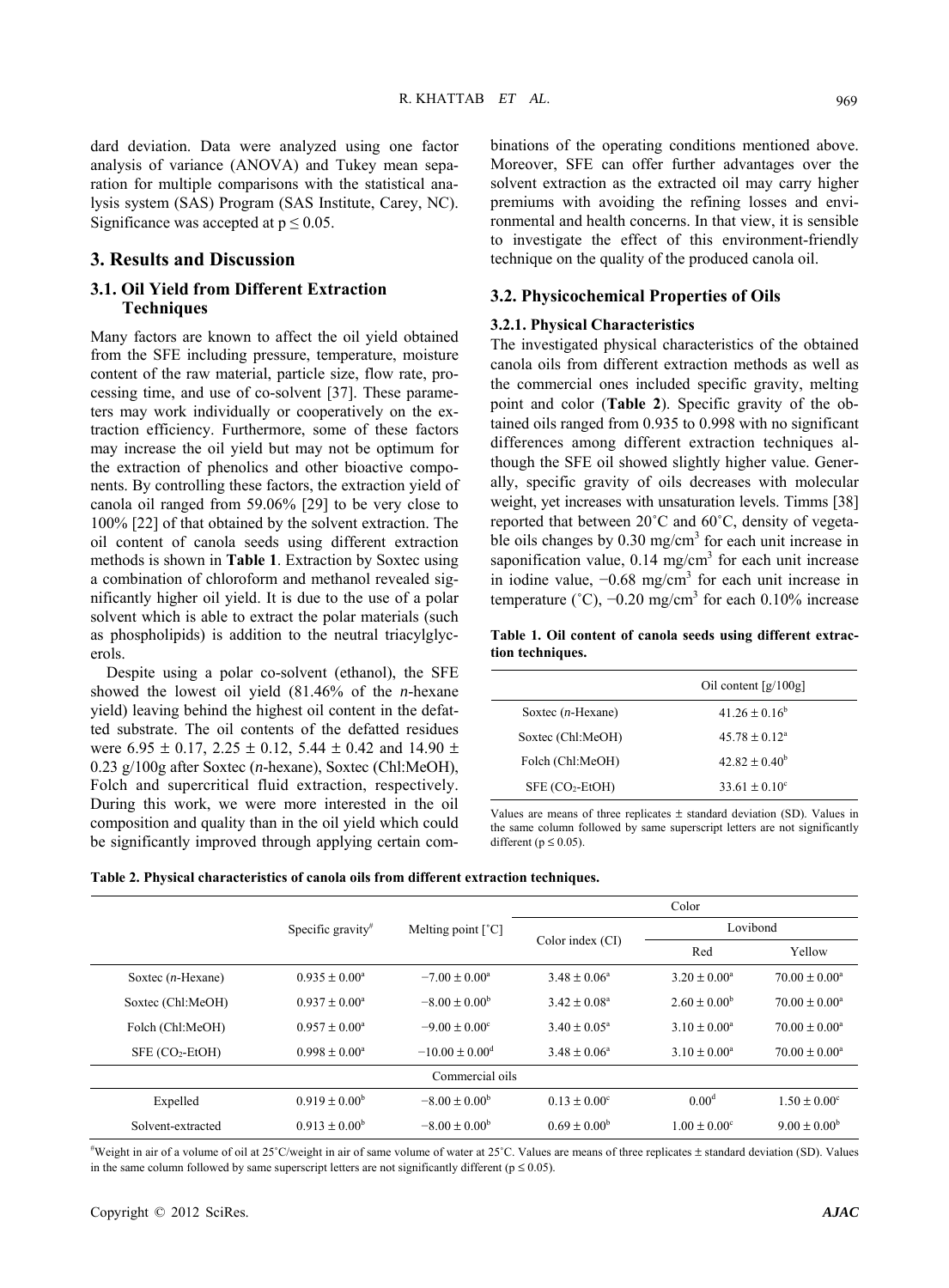in the free fatty acids, and  $0.80$  mg/cm<sup>3</sup> for each  $1.0\%$ increase in moisture. Ackman and Eaton [39] indicated that a different proportion of  $C_{18}$  polyunsaturated fatty acids could be a major factor for the increase in the specific gravity of canola oil, and it is temperature-dependent and decreases when the temperature increases. The commercial oils showed significantly lower specific gravity values. This could be attributed to the effect of refining processes to which these oils were subjected compared to the laboratory-extracted crude oils. Specific gravity of refined canola oil ranges from 0.914 to 0.917 [40]. Melting behavior of vegetable oils influences their functionality in the food matrices. Unlike pure compounds, vegetable oils do not have sharp melting points because they are made up of complex mixtures of triglycerides that pass through a gradual softening before becoming fully liquid.

The melting points of the major canola oil fatty acids were reported to be −11.58, −7.15 and 12.82˚C for linolenic (C<sub>18:3n-3</sub>), linoleic (C<sub>18:2n-6</sub>) and oleic (C<sub>18:1n-9</sub>), respectively [41]. Fasina, Craig-Schmidt, Colley and Hallman [42] indicated that the amount of mono- or polyunsaturated fatty acids was highly correlated  $(R^2 = 0.91)$ with the melting temperature of 12 vegetable oils including canola. They stated that canola oil could start melting at −28.44˚C reaching its melting peak at −13.56˚C and will be completely melted at −4.38˚C. Melting points of the obtained oils ranged from −7.00˚C to −10.00˚C. The SFE oil showed significantly lower melting point followed by the Folch-extracted one. It could be attributed to the delicate effect of these methods (room temperature at Folch; low temperature and oxygen absence in the SFE) which could keep the long chain fatty acids with the lower melting points. Results from the fatty acid composition (**Table 4**) revealed that the SFE oil had slightly higher *n*-3 and total polyunsaturated fatty acids than the others. These melting point values are attuned with the literature and come in the normal range of canola oil. It was also reported that canola oil will not crystallize at temperature above −10˚C [43].

Crude canola oil contains various compounds which must be removed to ensure a product with good stability and shelf-life. These impurities include phospholipids, mucilaginous gums, free fatty acids and color pigments. The refined, bleached and deodorized (RBD) canola oil should be essentially bland in taste and light yellow in color. The color scores of the crude oils obtained by different extraction methods (determined by either spectrophotometic or Lovibond methods) showed no significant differences (**Table 2**) except for the Chl/MeOH extracted oil (using Soxtec) which showed lower value on the red scale. The spectrophotometic color index (CI) values ranged from 3.40 to 3.48. The Lovibond scores were 2.60 - 3.20 red and 70.00 yellow. The commercial oils showed significantly lower color scores compared to the laboratory-extracted oils. It is mainly because their color pigments have been removed during bleaching. The CI of the RBD canola oil was reported to be 0.10 and reached 1.09 after being used for frying (180˚C) up to 16 hr [44]. According to the Canadian general standards board requirements, RBD canola oil should have a Lovibond color scores (133.4 mm cell) of 1.5 red and 15.0 yellow [45].

### **3.2.2. Chemical Properties**

Chemical properties of canola oils are shown in **Table 3**. The content of free fatty acids (FFAs%) differed significantly according to the extraction procedure. The Soxtec-extracted oil (either by using *n*-hexane or chloroform/methanol) showed the lowest FFAs content. The highest value was noticed in the Folch-extracted oil (3.65%) followed by that of the SFE (1.49%). This could be attributed to the use of polar solvent (methanol in Folch or ethanol in SFE) which could extract these FFAs. Molecules of fatty acids are composed of a non-polar carbon chain with a polar carboxyl group (COOH). Free fatty acids are mainly those of short hydrocarbon chains which make them more polar than triglycerides and thus readily extracted with the polar solvents. Although polar

|                      |                         |                         |                         | IV                        |                           |  |  |  |
|----------------------|-------------------------|-------------------------|-------------------------|---------------------------|---------------------------|--|--|--|
|                      | FFA [%]                 | $PV$ [meq/kg]           | $\rho$ -AV              | Determined                | Calculated                |  |  |  |
| Soxtec $(n$ -Hexane) | $0.80 \pm 0.00^{\circ}$ | $7.36 \pm 0.14^{\circ}$ | $0.63 \pm 0.02^{\circ}$ | $113.50 \pm 0.71^{\circ}$ | $113.47 \pm 0.07^{\circ}$ |  |  |  |
| Soxtec (Chl:MeOH)    | $0.65 \pm 0.00^{\circ}$ | $7.31 \pm 0.13^a$       | $3.84 \pm 0.16^a$       | $116.50 \pm 0.36^a$       | $113.37 \pm 0.11^a$       |  |  |  |
| Folch                | $3.65 \pm 0.07^{\circ}$ | $6.75 \pm 0.10^a$       | $4.26 \pm 0.03^a$       | $117.50 \pm 0.71^{\circ}$ | $113.30 \pm 0.16^a$       |  |  |  |
| <b>SFE</b>           | $1.49 \pm 0.04^b$       | $4.92 \pm 0.08^b$       | $2.50 \pm 0.45^{\rm b}$ | $119.50 \pm 0.36^{\circ}$ | $113.85 \pm 0.07^{\circ}$ |  |  |  |
| Commercial oils      |                         |                         |                         |                           |                           |  |  |  |
| Expelled             | $0.28 \pm 0.04^d$       | $3.20 \pm 0.03^{\circ}$ | $0.62 \pm 0.01^{\circ}$ | $109.00 \pm 0.00^{\circ}$ | $107.38 \pm 0.48^{\circ}$ |  |  |  |
| Solvent-extracted    | $0.23 \pm 0.04^d$       | $3.84 \pm 0.03^{\circ}$ | $0.67 \pm 0.10^{\circ}$ | $110.50 \pm 0.36^{\circ}$ | $109.83 \pm 0.08^{\rm b}$ |  |  |  |

**Table 3. Chemical properties of canola oils from different extraction techniques.** 

FFA = free fatty acids, PV = peroxide value, ρ-AV = para anisidine value, IV = iodine value. Values are means of three replicates ± standard deviation (SD). Values in the same column followed by same superscript letters are not significantly different ( $p \le 0.05$ ).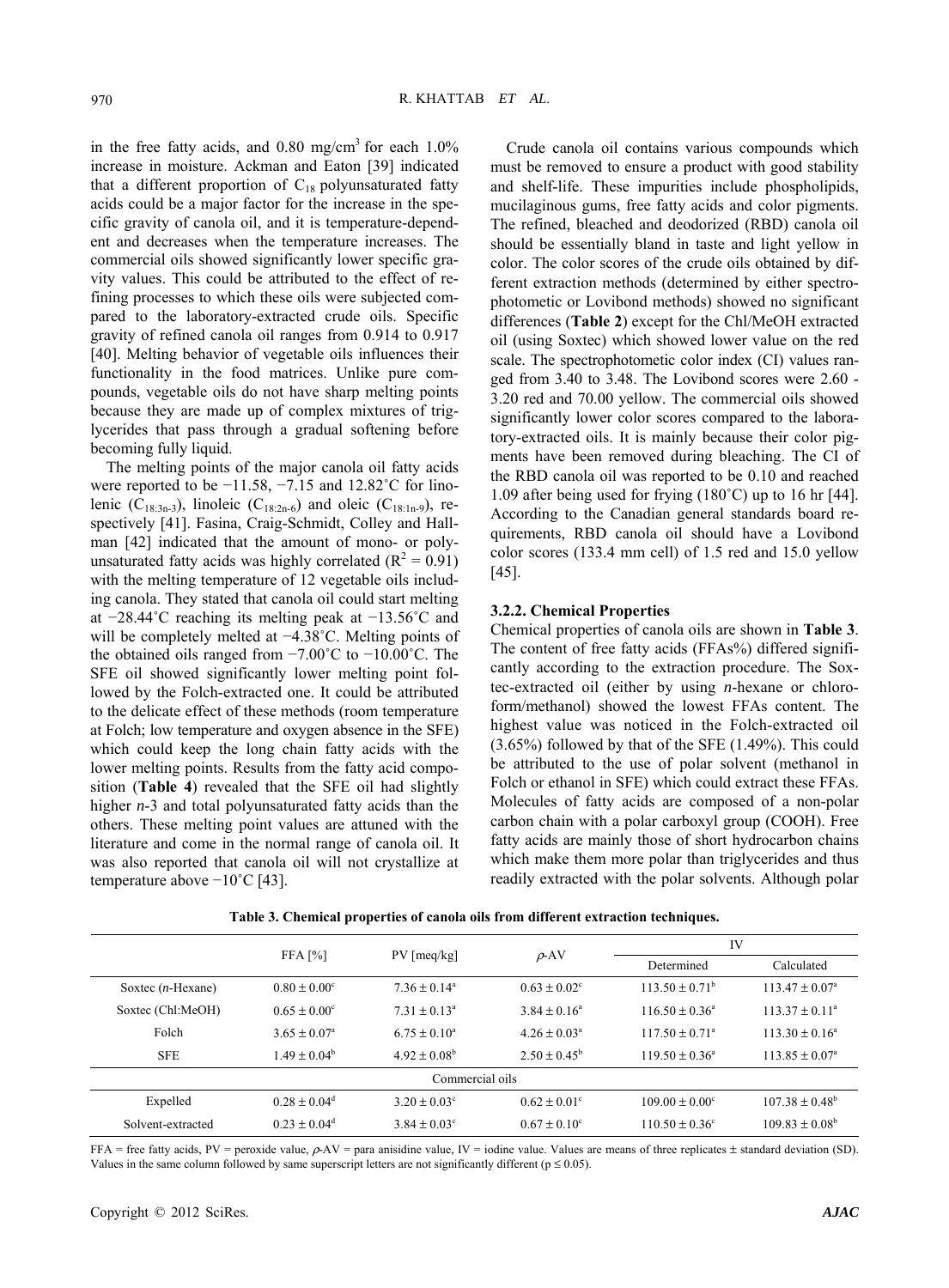|                     | Oil samples from different extraction techniques |                    |                             |                             |                               |                       |  |  |  |  |
|---------------------|--------------------------------------------------|--------------------|-----------------------------|-----------------------------|-------------------------------|-----------------------|--|--|--|--|
| Fatty acids         |                                                  |                    | Folch                       |                             | Commercial oils               |                       |  |  |  |  |
|                     | Soxtec $(n$ -Hexane)                             | Soxtec (Chl:MeOH)  |                             | <b>SFE</b>                  | Expeller                      | Solvent               |  |  |  |  |
|                     | Saturated                                        |                    |                             |                             |                               |                       |  |  |  |  |
| $C_{14:0}$          | $0.05 \pm 0.00$                                  | $0.04 \pm 0.02$    | $0.05 \pm 0.00$             | $0.06 \pm 0.00$             | $0.08 \pm 0.01$               | $0.06 \pm 0.00$       |  |  |  |  |
| $C_{15:0}$          | $0.02 \pm 0.00$                                  | $0.02 \pm 0.00$    | $0.02 \pm 0.00$             | $0.02 \pm 0.00$             | $0.03 \pm 0.00$               | $0.02 \pm 0.00$       |  |  |  |  |
| $C_{16:0}$          | $3.93 \pm 0.00$                                  | $3.97 \pm 0.00$    | $4.01 \pm 0.02$             | $4.07 \pm 0.01$             | $4.33 \pm 0.00$               | $4.15 \pm 0.01$       |  |  |  |  |
| $C_{17:0}$          | $0.04 \pm 0.00$                                  | $0.04 \pm 0.00$    | $0.04\pm0.00$               | $0.04 \pm 0.00$             | $0.04 \pm 0.00$               | $0.09 \pm 0.00$       |  |  |  |  |
| $C_{18:0}$          | $1.84 \pm 0.00$                                  | $1.85 \pm 0.00$    | $1.87 \pm 0.01$             | $1.83 \pm 0.00$             | $2.15 \pm 0.14$               | $2.08 \pm 0.02$       |  |  |  |  |
| $\mathbf{C}_{20:0}$ | $0.64\pm0.01$                                    | $0.63 \pm 0.01$    | $0.64 \pm 0.01$             | $0.61\pm0.00$               | $0.70\pm0.01$                 | $0.67\pm0.00$         |  |  |  |  |
| $C_{22:0}$          | $0.33\pm0.00$                                    | $0.32 \pm 0.01$    | $0.33 \pm 0.01$             | $0.30\pm0.00$               | $0.33 \pm 0.01$               | $0.32\pm0.00$         |  |  |  |  |
| $\mathrm{C}_{24:0}$ | $0.16\pm0.01$                                    | $0.17 \pm 0.01$    | $0.15 \pm 0.01$             | $0.13 \pm 0.00$             | $0.17 \pm 0.03$               | $0.00\pm0.00$         |  |  |  |  |
| Total               | $7.01\pm0.10^{\rm b}$                            | $7.06 \pm 0.05^b$  | $7.12 \pm 0.05^b$           | $7.06 \pm 0.04^b$           | $7.84 \pm 0.22^a$             | $7.38 \pm 0.04^a$     |  |  |  |  |
|                     |                                                  |                    | Monounsaturated             |                             |                               |                       |  |  |  |  |
| $C_{16:1}$          | $0.19 \pm 0.00$                                  | $0.21 \pm 0.00$    | $0.22 \pm 0.00$             | $0.22 \pm 0.00$             | $0.22 \pm 0.00$               | $0.20\pm0.00$         |  |  |  |  |
| $C_{18:1n9}$        | $59.34 \pm 0.04$                                 | $59.19 \pm 0.06$   | $59.01 \pm 0.09$            | $58.86 \pm 0.04$            | $61.67 \pm 0.26$              | $61.94 \pm 0.05$      |  |  |  |  |
| $C_{18:1n7}$        | $2.67 \pm 0.03$                                  | $2.80\pm0.02$      | $2.93 \pm 0.04$             | $2.82 \pm 0.02$             | $2.67 \pm 0.02$               | $2.44 \pm 0.01$       |  |  |  |  |
| $\mathrm{C}_{20:1}$ | $1.28 \pm 0.00$                                  | $1.28 \pm 0.01$    | $1.29 \pm 0.00$             | $1.23\pm0.00$               | $1.20 \pm 0.00$               | $1.19 \pm 0.00$       |  |  |  |  |
| $C_{22:1}$          | $0.07 \pm 0.00$                                  | $0.05\pm0.00$      | $0.04 \pm 0.00$             | $0.04\pm0.00$               | $0.06 \pm 0.04$               | $0.05\pm0.00$         |  |  |  |  |
| $\mathrm{C}_{24:1}$ | $0.14 \pm 0.00$                                  | $0.15\pm0.00$      | $0.15 \pm 0.00$             | $0.13 \pm 0.00$             | $0.10 \pm 0.05$               | $0.13 \pm 0.00$       |  |  |  |  |
| Total               | $63.68 \pm 0.03^b$                               | $63.68 \pm 0.09^b$ | $63.64 \pm 0.13^b$          | $63.30 \pm 0.06^b$          | $65.93 \pm 0.37^a$            | $65.96 \pm 0.05^a$    |  |  |  |  |
| Polyunsaturated     |                                                  |                    |                             |                             |                               |                       |  |  |  |  |
| $C_{18:2n6}$        | $19.88\pm0.02$                                   | $19.84 \pm 0.02$   | $19.83 \pm 0.08$            | $20.10 \pm 0.02$            | $19.94 \pm 0.11$              | $18.43 \pm 0.02$      |  |  |  |  |
| $C_{18:3n6}$        | $0.01 \pm 0.00$                                  | $0.01 \pm 0.00$    | $0.01 \pm 0.00$             | $0.01 \pm 0.00$             | $0.01 \pm 0.00$               | $0.01 \pm 0.00$       |  |  |  |  |
| $C_{18:3n3}$        | $9.35 \pm 0.03$                                  | $9.34 \pm 0.07$    | $9.33 \pm 0.05$             | $9.47 \pm 0.03$             | $6.22 \pm 0.25$               | $8.17 \pm 0.04$       |  |  |  |  |
| $C_{\rm 20:2n6}$    | $0.07 \pm 0.00$                                  | $0.06 \pm 0.00$    | $0.06 \pm 0.00$             | $0.06 \pm 0.00$             | $0.06 \pm 0.00$               | $0.06 \pm 0.00$       |  |  |  |  |
| Total               | $29.30 \pm 0.06^b$                               | $29.26 \pm 0.08^b$ | $29.23\pm0.13^{\mathrm{b}}$ | $29.63\pm0.06^{\mathrm{b}}$ | $26.24 \pm 0.36^a$            | $26.66 \pm 0.05^a$    |  |  |  |  |
| Unsaturation        | $92.99 \pm 0.01^a$                               | $92.94 \pm 0.02^a$ | $92.88 \pm 0.03^a$          | $92.94 \pm 0.02^a$          | $92.16 \pm 0.22$ <sup>a</sup> | $92.62 \pm 0.04^a$    |  |  |  |  |
| Unsat/Sat           | $13.27 \pm 0.02^a$                               | $13.17 \pm 0.04^a$ | $13.05 \pm 0.05^a$          | $13.17 \pm 0.04^a$          | $11.76 \pm 0.35^b$            | $12.54 \pm 0.07^{ab}$ |  |  |  |  |
| $C_{18:2}/C_{18:3}$ | $2.13 \pm 0.01^b$                                | $2.12 \pm 0.02^b$  | $2.12 \pm 0.01^b$           | $2.12 \pm 0.01^b$           | $3.20 \pm 0.14^a$             | $2.26 \pm 0.01^b$     |  |  |  |  |
| $\Sigma$ n3         | $9.35 \pm 0.04^a$                                | $9.34 \pm 0.07^a$  | $9.33 \pm 0.05^a$           | $9.47 \pm 0.03^a$           | $6.22 \pm 0.25^{\circ}$       | $8.17 \pm 0.04^b$     |  |  |  |  |
| $\Sigma$ n6         | $19.96 \pm 0.02^a$                               | $19.91 \pm 0.02^a$ | $19.90 \pm 0.08^a$          | $20.17 \pm 0.02^a$          | $20.01 \pm 11^a$              | $18.50 \pm 0.02^b$    |  |  |  |  |

Table 4. Fatty acid composition [%, w/w] of canola oils extracted by different techniques.

 $SFE$  = supercritical fluid extraction; Folch = cold extraction using Chl/MeOH (2:1). Values are means of four replicates  $\pm$  standard deviation (SD). Values in the same row followed by same superscript letters are not significantly different ( $p \le 0.05$ ).

solvents were used in Soxtec (Chl/MeOH), Folch and SFE, the FFAs' contents are significantly different. This could be due to the effect of temperature during the extraction as well as the extraction selectivity of those polar components according to the solvent polarity. The formed FFAs have undergone a breakdown process at higher rates in Soxtec extraction (70˚C - 80˚C) compared to 50˚C in the SFE and 25˚C (room temperature) in Folch extraction. These results agree with other published work. Kim and Yoon [46] reported that the acid value of Folchextracted crude soybean oil was almost 3 times higher

than the *n*-hexane-extracted one. Despite its higher FFAs, they found that Folch-extracted oil revealed much better oxidative stability as the polar solvent was able to extract the phospholipids that acted as a synergist for the primary antioxidant present in crude oil (tocopherols).

It has been also reported the SFE oils showed significantly higher FFAs content than their solvent-extracted counterparts; however the high amounts of FFAs were not considered an indication of increased hydrolysis during extraction procedure, but are due to poor recovery [21,47,48].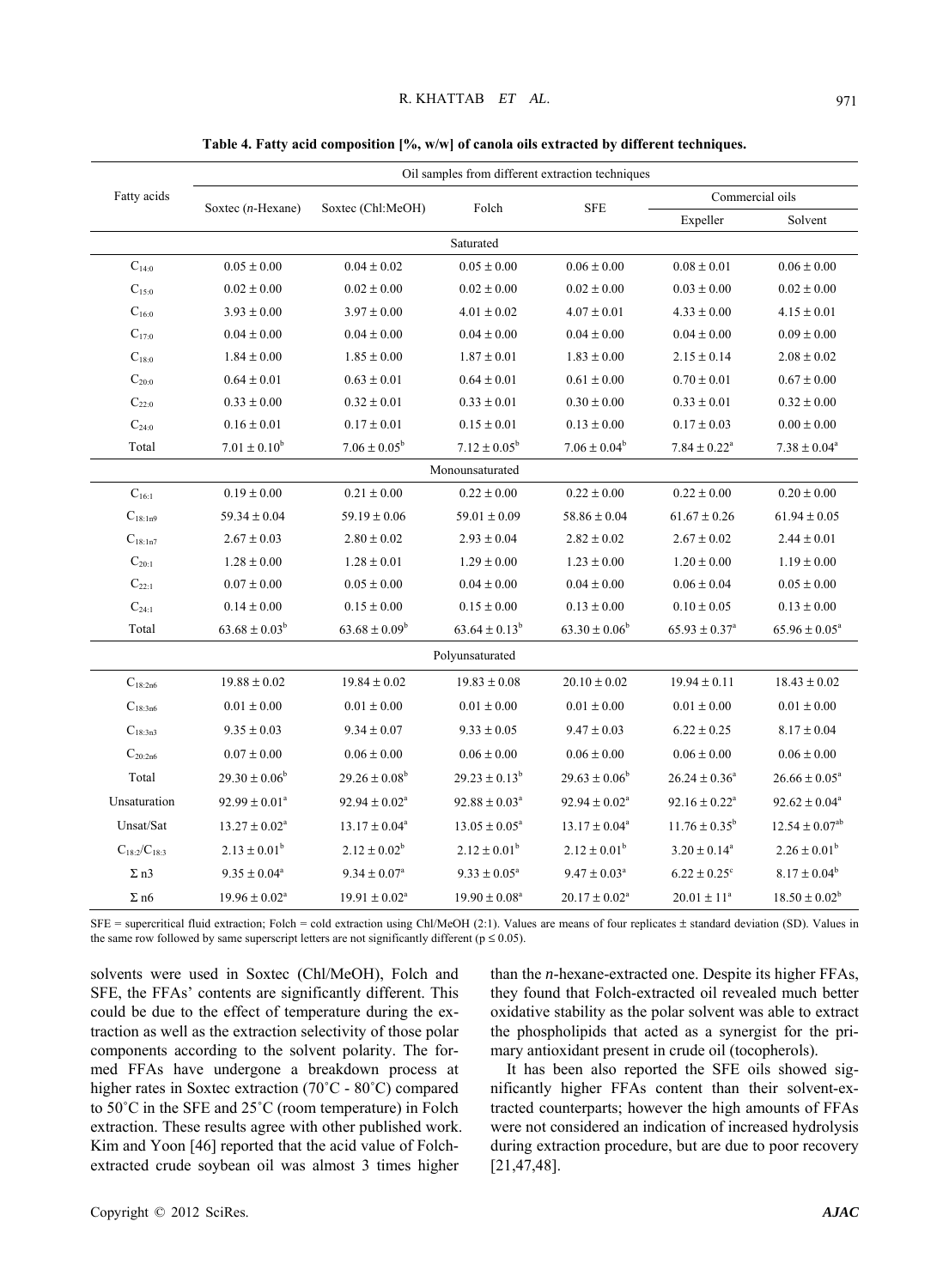The significantly lower peroxide value (4.92 meq/kg) of the SFE oil could be attributed to the minimization of the oxidative reactions in this closed media (while working under  $CO<sub>2</sub>$ ) in the absence of oxygen as well as to the lower temperature as compared to the Soxtec extraction. The other factor could be the higher content of sinapic acid and its derivatives in the SFE oil. These phenolic compounds have been reported to pose a stronger antioxidative potential than many synthetic antioxidants [11]. The  $\rho$ -anisidine value ( $\rho$ -AV) of the SFE oil was significantly higher than that extracted by *n*-hexane, but lower than that of the Soxtec (Chl:MeOH) and Folchextracted oils. This higher  $\rho$ -AV (despite the lower PV compared to the *n*-hexane-extracted oil) is a reflection of the higher FFAs content. The free fatty acids are more prone to the oxidative deterioration and breakdown to further components including aldehydes and ketones [49,50] which is detected through the  $\rho$ -AV test. Iodine value was experimentally determined using cyclohexaneacetic acid (Method Cd 1d-92) as well as calculated from the fatty acid composition (Method Cd 1c-85). The calculated IV ranged from 113.30 to 113.85 with insignificant differences between oils from different extraction techniques. As IV is a measure of unsaturation (number of double bonds), the higher the content of PUFAs the higher the expected IV. Results of the fatty acid composition (**Table 4**) support this fact. The SFE oil, which revealed slightly higher content of the C<sub>18:3</sub>  $\alpha$ linolenic acid, showed slightly higher IV (**Table 3**).

The calculated IV of the oil based on the fatty acid composition provides a value for only the fatty acids found as a component of this oil. However, other nontriglyceride materials such as partial esters, phosphorlipids, sterols, chlorophylls, fat-soluble vitamins and pigments may be extracted along with the triglycerides and affect the IV based on the number of unsaturated bonds in these molecules. To obtain the actual IV of oils, the chlorinated Wijs method was used [13]. The actual IV obtained for different oils ranged from 113.50 to 119.50 with SFE oil showing the highest value. Incorporating a polar solvent in the extraction increased the IV of the obtained oil compared to the *n*-hexane extracted one. The higher IV of the SFE oil indicates the ability of this extraction technique to extract more non-triglyceride lipids as well as non-lipid fractions such as vitamins and polyphenols with potent antioxidant properties. The SFE oil, therefore, is expected to pose better stability and nutraceutical performance. Results of PV and IV also conform to those reported by Eggers and Sievers [51] and Rui, Zhang, Li and Pan [48]. The commercially-extracted oils showed significantly lower FFAs, PV,  $\rho$ -AV and IV which come in the normal range of canola oil [45]. This is mainly due to the effect of refining processes.

#### **3.3. Fatty Acid Composition**

The effect of extraction method on the fatty acid composition of canola oil was not really significant. The contents of the major fatty acids in the obtained crude oils were 58.86% - 59.34%, 19.83% - 20.10% and 9.33% - 9.47% for oleic, linoleic and linolenic, respectively.

The SFE oil showed slightly higher n3, n6 and total PUFAs than both Soxtec- and Folch-extracted oils. This slight increment in the PUFAs is a result of the benign treatment implied in the cold extraction at lower temperature and minimal oxygen availability. The  $C_{18:2}/C_{18:3}$ ratio was almost the same (2.12 - 2.13) apart from the extraction method used. This ratio is recommended from the health point of view [3]. A diet rich in n6 and lacking in n3 fatty acids tends to increase thrombi, blood aggregation and cardiovascular disease as well as allergies, inflammation and diabetes [2].

Canola oil is characterized by its low level of saturated and high level of monounsaturated fatty acids, with an ideal balance between the n6 and n3 fatty acids. Fatty acid profile of canola oil investigated in this study is shown in **Figure 1** and **Table 4**. The major fatty acids were oleic  $(C_{18:1n9})$ , linoleic  $(C_{18:2n6})$ , linolenic  $(C_{18:3n3})$ and palmitic  $(C_{16:0})$ . Other identified fatty acids were mostly myristic  $(C_{14:0})$ , palmitoleic  $(C_{16:1})$ , eicosenoic  $(C_{20.1})$ , behenic  $(C_{22.0})$  and nervonic  $(C_{24.1})$  acids. The obtained fatty acid profile conforms to the normal fatty acid pattern of canola oil [4]. The results of the present study agree with Jenab *et al.* [29] who found no significant differences in the fatty acid profiles of canola oils extracted by either SFE or *n*-hexane; however, the linoleic acid concentration of the oil extracted with SFE was somewhat higher. Moreover, the SFE flaxseed oil showed significantly higher n3 and total PUFAs than the Soxhlet-extracted oil using petroleum ether [52].

It was also reported that the fatty acid compositions of white pitaya oil obtained by traditional Soxhlet extraction, microwave-assistant extraction (MAE), SFE and aqueous enzymatic extraction (AEE) were different and depended on the extraction conditions. The highest content of linoleic acid was obtained by SFE [48].

# **3.4. Phenolic Profile of Canola Oils**

The major identified phenolic compounds (**Figure 2**) were sinapine, sinapoyl glucose, sinapic acid and canolol (2,6-dimethoxy-4-vinyl-phenol). The latter was identified based on its absorbance properties according to the literature. Wijesundera, Ceccato, Fagan and Shen [53] found that canolol had a UV spectrum with maxima at 220 and 270 nm which agrees with our finding (**Figure 3**). Similarly, Koski, Pekkarinen, Hopia, Wahala, and Heinonen [8] found that canolol has an absorption maximum occurring at 275 nm. The contents of the major phenollics in different oils are shown in **Figure 4**. The SFE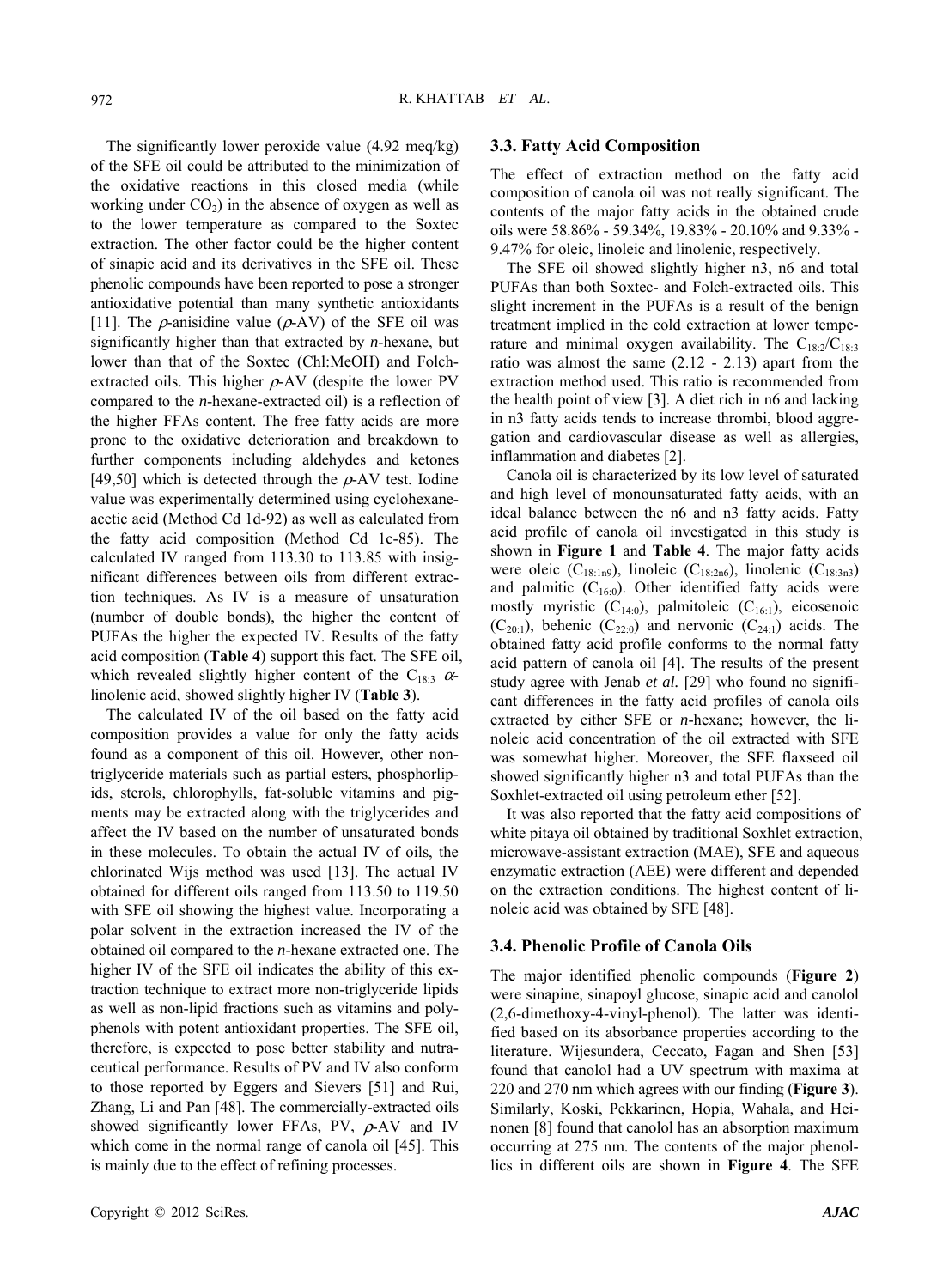

**Figure 1. Fatty acid profile of the investigated canola oils. (a) An original view showing only the major fatty acids present; (b) A magnified detailed view showing most fatty acid profile.** 

oil showed significantly the highest total phenolic content (47.48 μg/g) followed by that extracted by Folch and Soxtec (chloroform/methanol) (34.49 and 25.31 μg/g, respectively).

The *n*-hexane-extracted oil, on the other hand, showed the lowest value  $(0.71 \text{ µg/g})$ . This could be attributed to the presence of a polar solvent (ethanol in SF and methanol in both Folch and Soxtec extractions) which could extract the polar phenolics with the oil. Furthermore, the SFE oil showed much higher sinapic acid (35.91  $\mu$ g/g), sinapine (10.15  $\mu$ g/g) and significantly higher sinapoyl glucose (3.16 μg/g) contents as compared to *n*-hexane extraction. The significantly higher phenolic content of the SFE oil could be attributed to the presence of polar co-solvent (ethanol) as well as to mild conditions under which the extraction has been done (low temperature and limited oxygen availability). Canolol was found in the oils obtained by *n*-hexane (Soxtec), chloroform/methanol (Soxtec) and SFE (0.45, 0.76 and 0.32 μg/g, respectively). There was no significant difference in the content of this compound between *n*-hexane-extracted and SFE oils.

The commercially extracted oils either from the ex-

peller pressing or the solvent extraction did not show any phenolic content. This is due to the retaining of those polar components in the defatted residues as well as the effect of refining processes which would impart a complete degradation of any traces of those compounds. These results agree with other researchers who reported that when pressing the oil, most of the phenolics remain in the meal and the only little amount going to the crude oil will further degrade when the oil is further processed and may not be detectable in the fully refined oil [7,8].

# **4. Conclusion**

The SFE oil showed significantly lower melting point and peroxide value but higher FFAs and iodine value. It contained significantly higher phenolic content and is expected to be more stable than the traditionally extracted one. SFE oil with its high phenolic content provides an excellent choice from the nutrition and health point of view as well as from the technological and economical considerations as it will reveal better stability and extended shelf life. SFE could be competitive with the conventional techniques as it provides environmental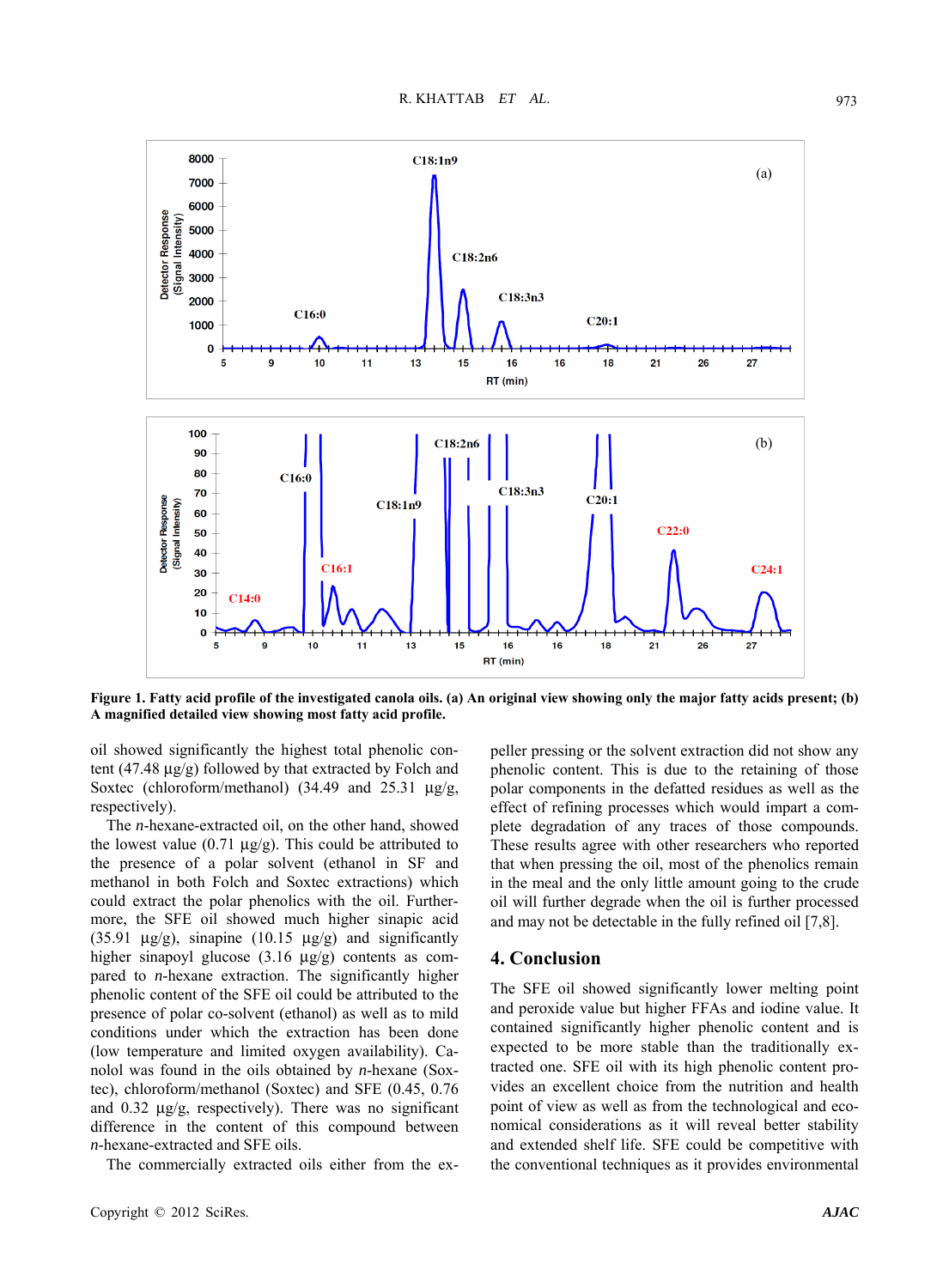

**Figure 2. HPLC-DAD Chromatograms of the phenolic profile of the SFE canola oil as compared to both commercially and laboratory-***n***-hexane extracted ones.** 



**Figure 3. UV spectrum of the identified canolol.** 



**Figure 4. Phenolic content of canola oil from different extraction techniques. S1 = Soxtec (***n***-hexane); S2 = Soxtec (Chl/MeOH); C1 = commercial oil (expelled); C2 = commercial oil (solvent-extracted); TP = total phenolics as sinapic acid equivalents. Columns topped with same letters**  are not significantly different ( $p \leq 0.05$ ).

approach and enhances the oil quality. Oxidative stability and shelf life studies of the SFE as compared to the conventionally-obtained oil are currently under investigation.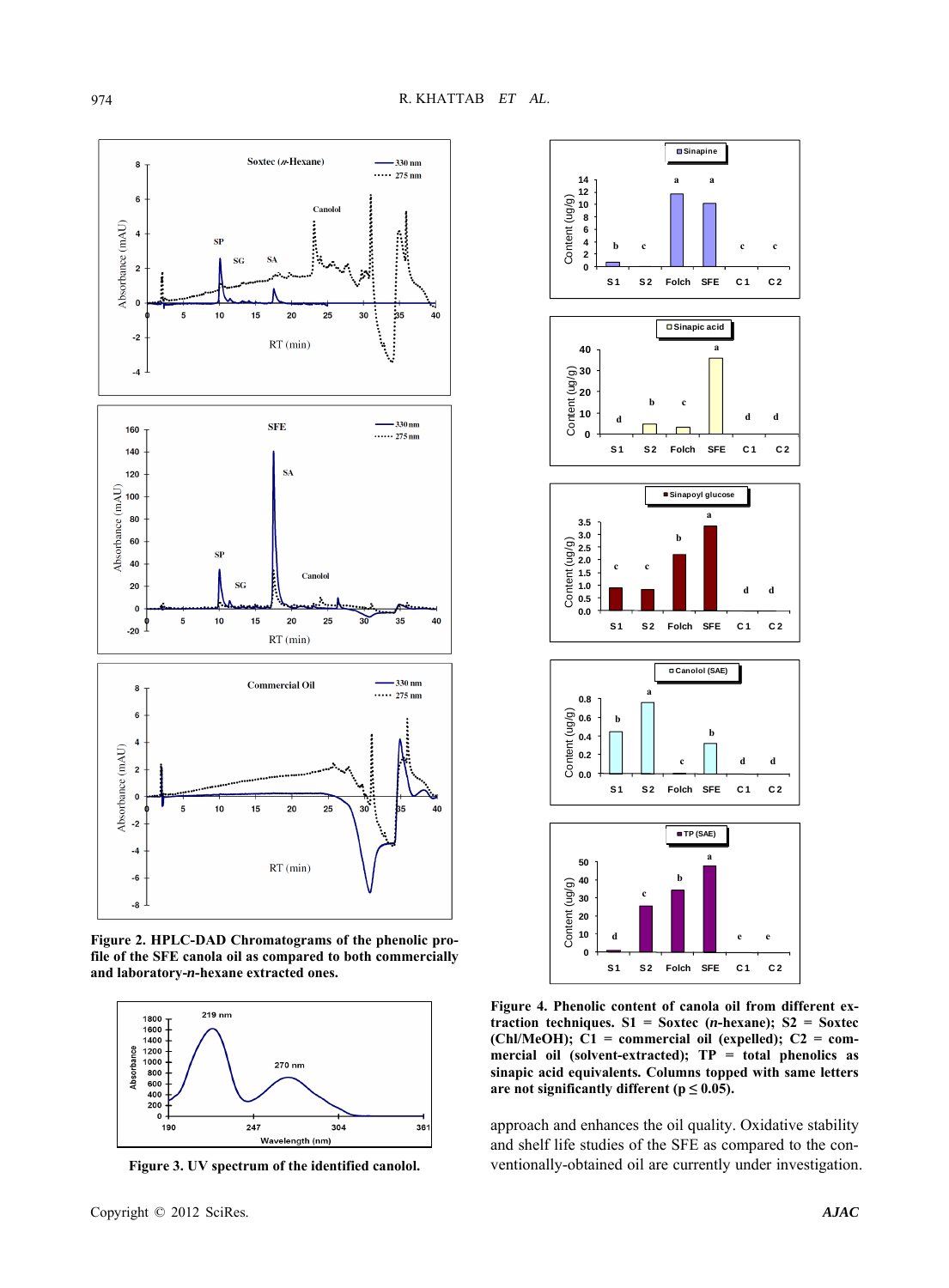Further studies to assess the nutritional and nutraceutical properties of the obtained oil are needed.

# **5. Acknowledgements**

This work has been conducted at the University of Manitoba funded by NSERC, Canola Council of Canada, and Syngenta Crop Protection Inc, Canada. The authors like to acknowledge Jun Wu, Haiyan Li and Dennis Labossiere for their technical help during supercritical fluid extraction and fatty acid analysis.

# **REFERENCES**

- [1] Statistics Canada, "Cereals and Oilseeds Review," *Minister of Industry*, Vol. 35, No. 6, 2012, p. 31.
- [2] R. Rice, "Mediterranean Diet," *Lancet*, Vol. 344, No. 8926, 1994, pp. 893-894. doi:10.1016/S0140-6736(94)92869-X
- [3] World Health Organization, "Life in 21st Century. A Vision for All, World Health Report," WHO, Geneve, 1994.
- [4] R. G. Ackman, "Canola Fatty Acids—An Ideal Mixture for Health, Nutrition and Food Use," In: F. Shahidi, Ed., *Canola and Rapeseed*: *Production*, *Chemistry*, *Nutrition and Processing Technology*, Van Nostrand Reinhold, New York, 1994, pp. 81-89.
- [5] M. Naczk, R. Amarowicz, A. Sullivan and F. Shahidi, "Current Research Developments on Polyphenolics of Rapeseed/Canola: A Review," *Food Chemistry*, Vol. 62, No. 4, 1998, pp. 489-502. doi:10.1016/S0308-8146(97)00198-2
- [6] H. Kozlowska, M. Naczk, F. Shahidi and R. Zadernowski, "Phenolic Acids and Tannin in Rapeseed and Canola," In: F. Shahidi, Ed., *Canola and Rapeseed*: *Production*, *Chemistry*, *Nutrition and Processing Technolog*, Van Nostrand Reinhold, New York, 1994, pp. 193-210.
- [7] A. Koski, E. Psomiadou, M. Tsimidou, A. Hopia, P. Kefalas, K. Wahala and M. Heinonen, "Oxidative Stability and Minor Constituents of Virgin Olive Oil and Cold-Pressed Rapeseed Oil," *European Food Research and Technology*, Vol. 214, No. 4, 2002, pp. 294-298. doi:10.1007/s00217-001-0479-5
- [8] A. Koski, S. Pekkarinen, A. Hopia, K. Wahala and M. Heinonen, "Processing of Rapeseed Oil: Effects on Sinapic Acid Derivative Content and Oxidative Stability," *European Food Research and Technology*, Vol. 217, No. 2, 2003, pp. 110-114. doi:10.1007/s00217-003-0721-4
- [9] H. Kuwahara, A. Kanazawa, D. Wakamatu, S. Morimura, K. Kida, T. Akaike and H. Maeda, "Antioxidant and Antimutagenic Activities of 4-Vinyl-2, 6-Dimethoxyphenol (Canolol) Isolated from Canola Oil," *Journal of Agricultural and Food Chemistry*, Vol. 52, No. 14, 2004, pp. 4380-4387. doi:10.1021/jf040045+
- [10] H. Nowak, R. Kujava, R. Zadernowski, B. Roczniak and H. Kozlowska, "Antioxidative and Bactericidal Properties of Phenolic Compounds in Rapeseeds," *Fat Science and Technology*, Vol. 94, No. 4, 1992, pp. 149-152.
- [11] U. N. Wanasundara and F. Shahidi, "Canola Extract as an

Alternative Natural Antioxidant for Canola Oil," *Journal of the American Oil Chemists*' *Society*, Vol. 71, No. 8, 1994, pp. 817-822.

- [12] DGF, "Deutsche Einheitsmethoden zur Untersuchung von Fetten, Fettprodukten, Tensiden und Verwandten Stoffen," Wissenschaftliche Verlagsgesellschaft, Stuttgart, 1998.
- [13] AOCS, "Official Methods and Recommended Practices of the AOCS," 6th Edition, American Oil Chemists' Society, Champaign, 2004.
- [14] International Organization for Standardization, "Oilseeds— Determination of Hexane Extract (or Light Petroleum Extract), Called 'Oil Content'," International Organization for Standardization, Genève, 1988.
- [15] FOSFA, "Determination of Oil Content in Oilseeds-Solvent Extraction, Reference Method," *FOSFA International Manual*, Part 2, Standard Contractual Method 45- 50, 1998, pp. 283-288.
- [16] L. A. Johnson and E. W. Lusas, "Comparison of Alternative Solvents for Oils Extraction," *Journal of the American Oil Chemists*' *Society*, Vol. 60, No. 2, 1983, pp. 181- 193.
- [17] F. Temelli and N. T. Dunford, "The Effect of Processing Parameters on Extraction of Canola Oil and Phospholipids Using Supercritical Carbon Dioxide," In: S. S. Koseoglu, K. C. Rhee and R. F. Wilson, Eds., *Advances in Oils and Fats*, *Antioxidants*, *and Oilseed By-Product*, AOCS Press, Champaign, 2004, pp. 25-31.
- [18] D. Anderson, "A Primer on Oils Processing Technology," In: Y. H. Hui, Ed., *Bailey*'*s Industrial Oil and Fat Products*, Wiley-Interscience, New York, 1996, pp. 124-125.
- [19] J. P. Friedrich, G. R. List and A. J. Heakin, "Petroleum-Free Extraction of Oil from Soybeans with Supercritical CO2," *Journal of the American Oil Chemists*' *Society*, Vol. 59, No. 7, 1982, pp. 288-292.
- [20] S. L. Taylor, J. W. King and G. R. List, "Determination of Oil Content in Oilseeds by Analytical Supercritical Fluid Extraction," *Journal of the American Oil Chemists*' *Society*, Vol. 70, No. 4, 1993, pp. 437-439.
- [21] L. Bruhl and B. Matthaus, "Extraction of Oilseeds by SFE—A Comparison with Other Methods for Determination of the Oil Content," *Fresenius Journal of Analytical Chemistry*, Vol. 364, No. 7, 1999, pp. 631-634. doi:10.1007/s002160051399
- [22] V. J. Barthet and J. K. Daun, "An Evaluation of Supercritical Fluid Extraction as an Analytical Tool to Determine Fat in Canola, Flax, Solin, and Mustard," *Journal of the American Oil Chemists*' *Society*, Vol. 79, No. 3, 2002, pp. 245-251.
- [23] J. P. Friedrich and E. H. Pryde, "Supercritical  $CO<sub>2</sub>$  Extraction of Lipid-Bearing Materials and Characterization of the Products," *Journal of the American Oil Chemists*' *Society*, Vol. 61, No. 2, 1984, pp. 223-228.
- [24] M. Fattori, N. R. Bulley and A. Meisen, "Carbon Dioxide Extraction of Canola Seed: Oil Solubility and Effect of Seed Treatment," *Journal of the American Oil Chemists*' *Society*, Vol. 65, No. 6, 1988, pp. 968-974.
- [25] M. A. Gomez and M. D. L. Ossa, "Quality of Wheat Germ Oil Extracted by Liquid and Supercritical Carbon